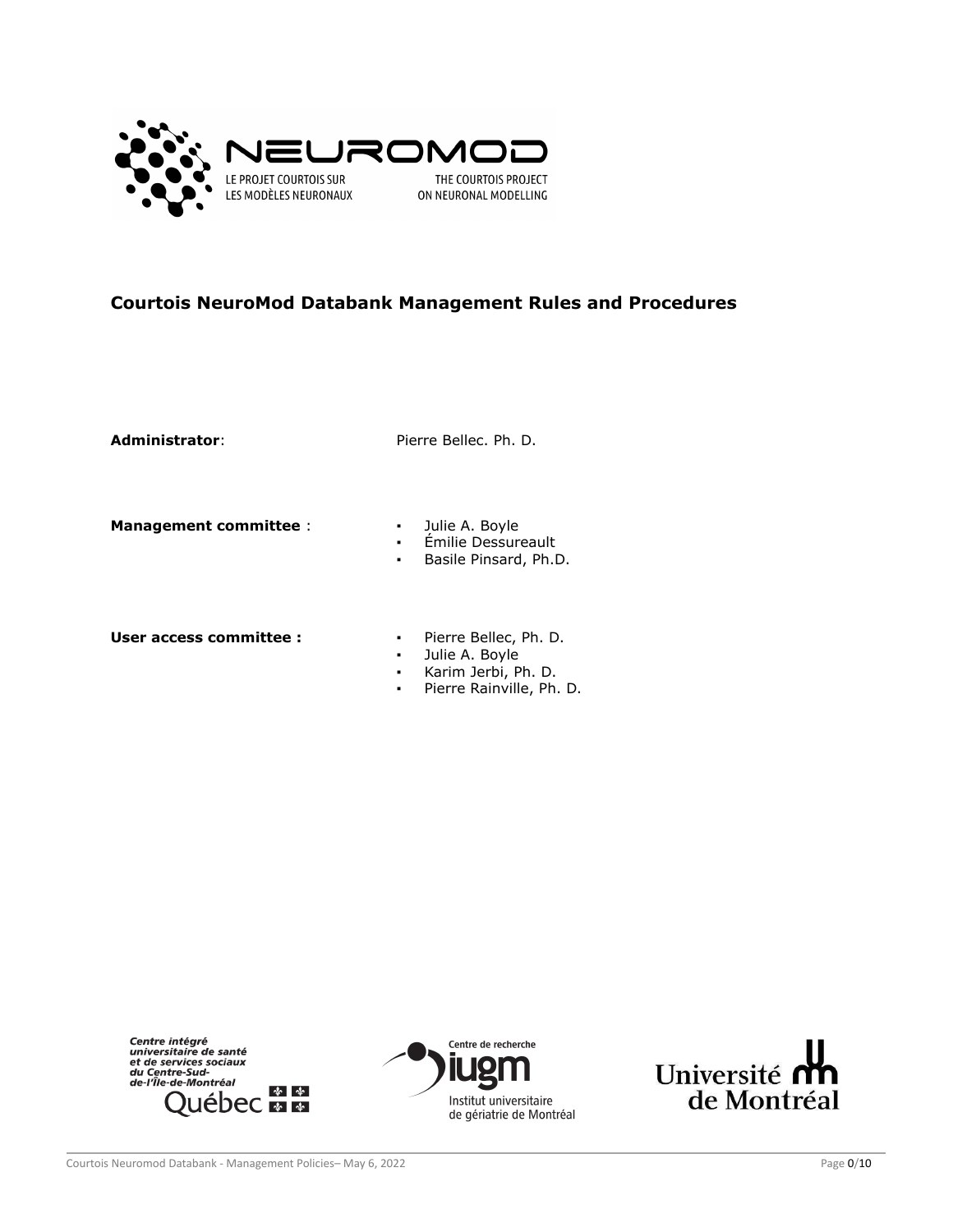# <span id="page-1-0"></span>**Abbreviations**

- **CER VN** Comité d'éthique de la recherche en vieillissement et neuroimagerie.
- **CCSMTL** Centre intégré universitaire de santé et de services sociaux du Centre-Sud-de-l'Île-de-Montréal.
- **Courtois NeuroMod** Courtois Projet on Neuronal modelling
- **CRIUGM** Centre de recherche de l'Institut universitaire de gériatrie de Montréal.
- **MRI** Magnetic Resonance Imaging
- **MEG** Magnetoencephalography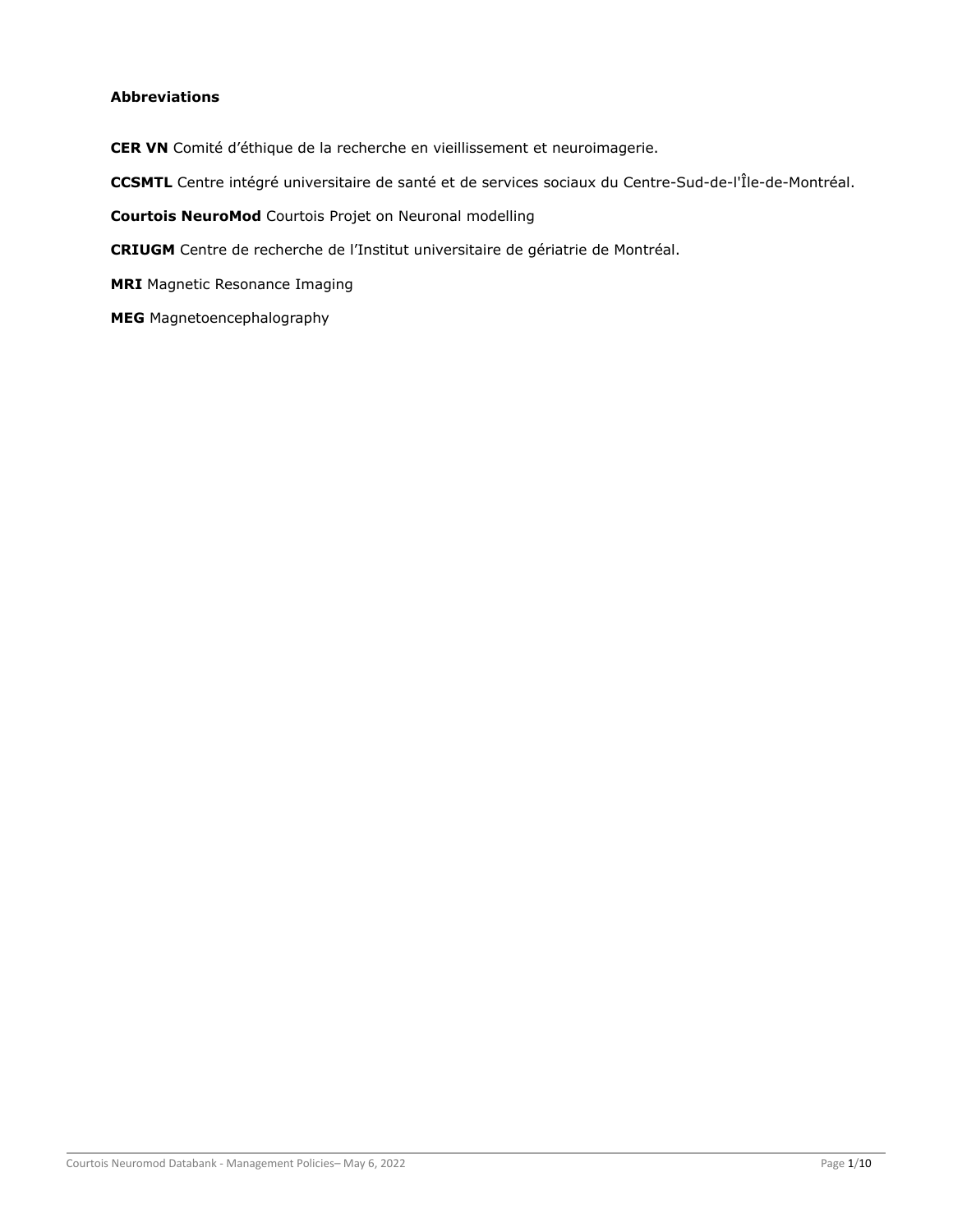# <span id="page-2-0"></span>**Table of Content**

| <b>Abbreviations</b>                                                             | 1                       |
|----------------------------------------------------------------------------------|-------------------------|
| <b>Table of Content</b>                                                          | $\overline{\mathbf{2}}$ |
| 1. Description of the database                                                   | 4                       |
| 1.1 Content                                                                      | 4                       |
| 1.2 Objectives                                                                   | 4                       |
| 1.3 Participants                                                                 | 4                       |
| 1.3.1 Inclusion criteria                                                         | 4                       |
| 1.3.2 Exclusion criteria                                                         | 4                       |
| 1.3.3 Exclusion criteria for MRI                                                 | $\overline{\mathbf{4}}$ |
| 1.3.4 Exclusion criteria for MEG                                                 | 5                       |
| 2. Management and administration                                                 | 5                       |
| 2.1 Databank ownership and responsibilities                                      | 5                       |
| 2.2 Fiduciary and Administrator                                                  | 5                       |
| 2.3 Management committee                                                         | 5                       |
| 2.4 User access committee                                                        | $6\phantom{1}6$         |
| 2.5 Financing                                                                    | $6\phantom{1}6$         |
| 2.6 Change of purpose, merger or transfer of the bank                            | 6                       |
| 3. Data collection                                                               | $\overline{\mathbf{z}}$ |
| 3.1 Provenance of the data and recruitment strategy                              | 7                       |
| 3.2 Data access                                                                  | $\overline{\mathbf{z}}$ |
| 3.2.1 Eligibility                                                                | $\overline{\mathbf{z}}$ |
| 3.2.2 Procedure to request access                                                | 7                       |
| 3.2.3 Project evaluation                                                         | $\overline{\mathbf{z}}$ |
| 3.3 Open data sharing platforms                                                  | 8                       |
| 3.3.1 Github                                                                     | 8                       |
| 3.3.2 Canadian Open Neuroscience Platform (CONP)                                 | 8                       |
| 3.4 Derived, enriched and redistributed data                                     | 8                       |
| 3.4.1. Publication of research results                                           | 8                       |
| 3.4.2. Redistribution of derivatives data                                        | 8                       |
| 3.4.3. Sharing of enriched data from the Courtois NeuroMod database              | 8                       |
| 4. Protection of privacy of personal information and confidentiality             | 9                       |
| 4.1 Policies and laws                                                            | $\boldsymbol{9}$        |
| 4.2 Data coding                                                                  | $\boldsymbol{9}$        |
| 4.3 Data security                                                                | 9                       |
| 4.3.1 Storage of data at CRIUGM                                                  | 9                       |
| 4.3.2 Data server                                                                | $\boldsymbol{9}$        |
| 4.3.3. Access for members of the management committee and the bank administrator | $\boldsymbol{9}$        |
| 4.3.4. Users with access to data                                                 | $\boldsymbol{9}$        |
| 4.3.4. Duration of data storage                                                  | 9                       |
| 5. Commercialisation and intellectual property                                   | $\boldsymbol{9}$        |
| 5.1. Commercialisation                                                           | 9                       |
|                                                                                  | 10                      |
| 5.2. Intellectual property                                                       |                         |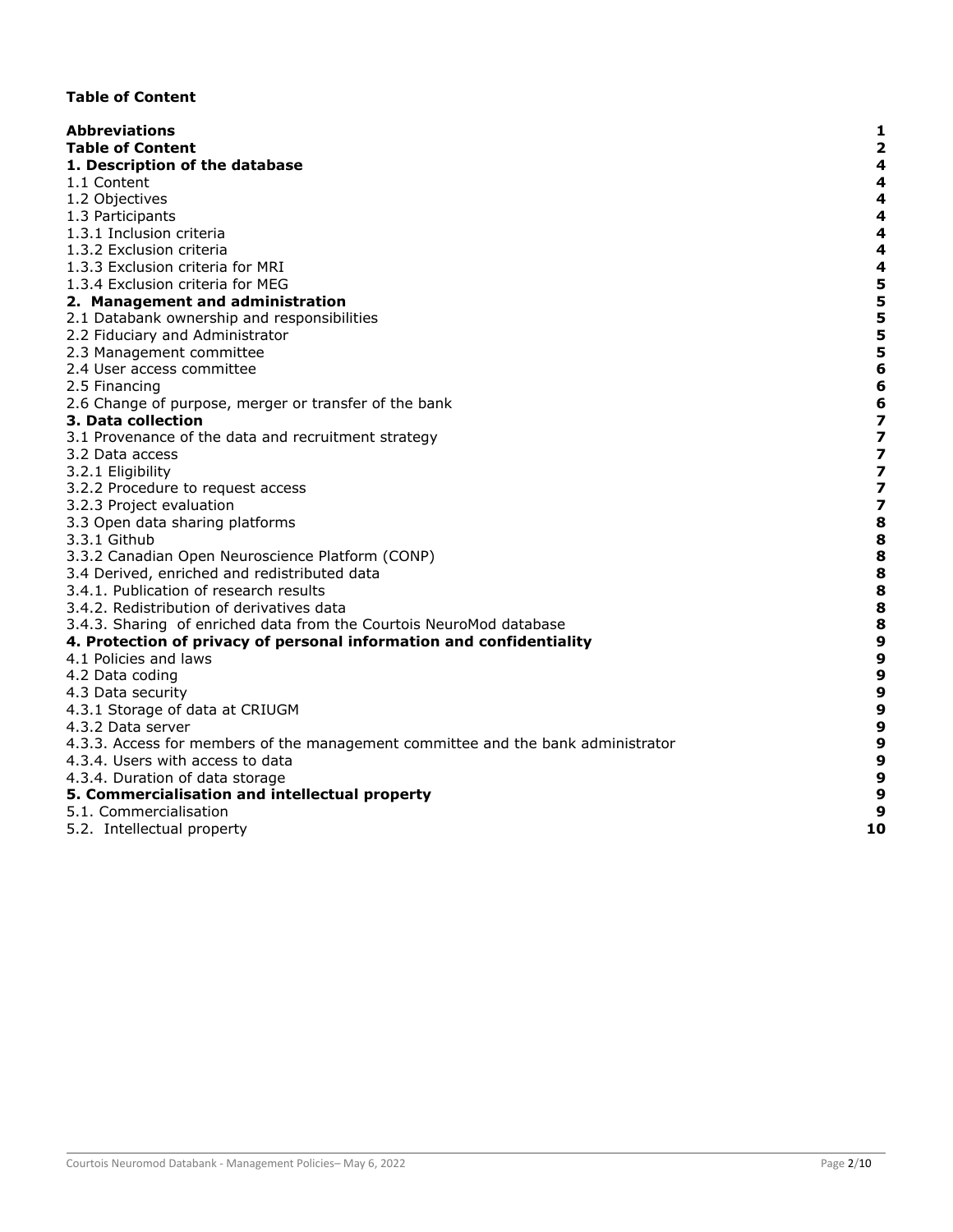This document defines the rules and procedures for the management of the Courtois NeuroMod databank, including governance.

The scope of this document includes the constitution of the databank as well as data collection, storage, distribution and usage in accordance with the ethical standards and laws applicable in Quebec and Canada.

# <span id="page-3-0"></span>**1. Description of the database**

# <span id="page-3-1"></span>**1.1 Content**

The Courtois NeuroMod database contains a structured set of personal information, including:

- Basic demographic and phenotypic information, such as age, gender, hand laterality, languages spoken, video game playing habits, level of education, lifestyle habits, ethnicity, auditory and visual perception.
- Biosignals, such as skin conductance, electrocardiogram, cardiac plethysmography, respiration, eye movement.
- Structural and functional Magnetic Resonance Imaging
- Magnetoencephalography
- Behavioral data acquired during cognitive tasks, such as identifying objects in an image, and video game play ( such as Mario).

These data do not contain any information that would allow participants to be easily identified. Data have been denominalized and participants' faces have been removed from the MRI images. In addition, none of the data collected is a known test for diagnosing a clinical condition. See the project's online documentation for a detailed description of available data [https://docs.cneuromod.ca](https://docs.cneuromod.ca/)

These data have been collected as part of the Courtois NeuroMod research project, entitled "Comprehensive characterization of human brain activity in the context of natural stimuli for the development of individual brain models", established with funds from the Courtois Foundation. The implementation of this research project was initially approved on October 26, 2018, then renewed on September 19th, 2019, October 26th, 2020 and October 20th, 2021 by the CER-VN of the CCSMTL.

# <span id="page-3-2"></span>**1.2 Objectives**

The main objective of the Courtois NeuroMod database is to store the data acquired in the Courtois NeuroMod project, in accordance with the ethical and legal standards in force in Quebec and Canada.

A second objective is to share this data with the scientific community for research purposes in order to deepen our understanding of artificial and biological intelligence.

### <span id="page-3-3"></span>**1.3 Participants**

### <span id="page-3-4"></span>**1.3.1 Inclusion criteria**

- Participants in good health
- Be 18 years or older
- Consent to answer questions about their state of health and lifestyle to verify their eligibility for the study.
- Be able to commit to a study period of at least 5 years.

# <span id="page-3-5"></span>**1.3.2 Exclusion criteria**

- Have hearing impairment that prevents participants from hearing stimuli.
- Have visual impairment that prevents participants from seeing stimuli.
- Have certain neurological disorders.

# <span id="page-3-6"></span>**1.3.3 Exclusion criteria for MRI**

- Being pregnant.
- A heart pacemaker (or pacemaker).
- A defibrillator (a device for the rhythm of the heart).
- A prosthetic heart valve (a prosthetic heart),
- A Swan-Ganz catheter (a tube in the pulmonary artery on the chest).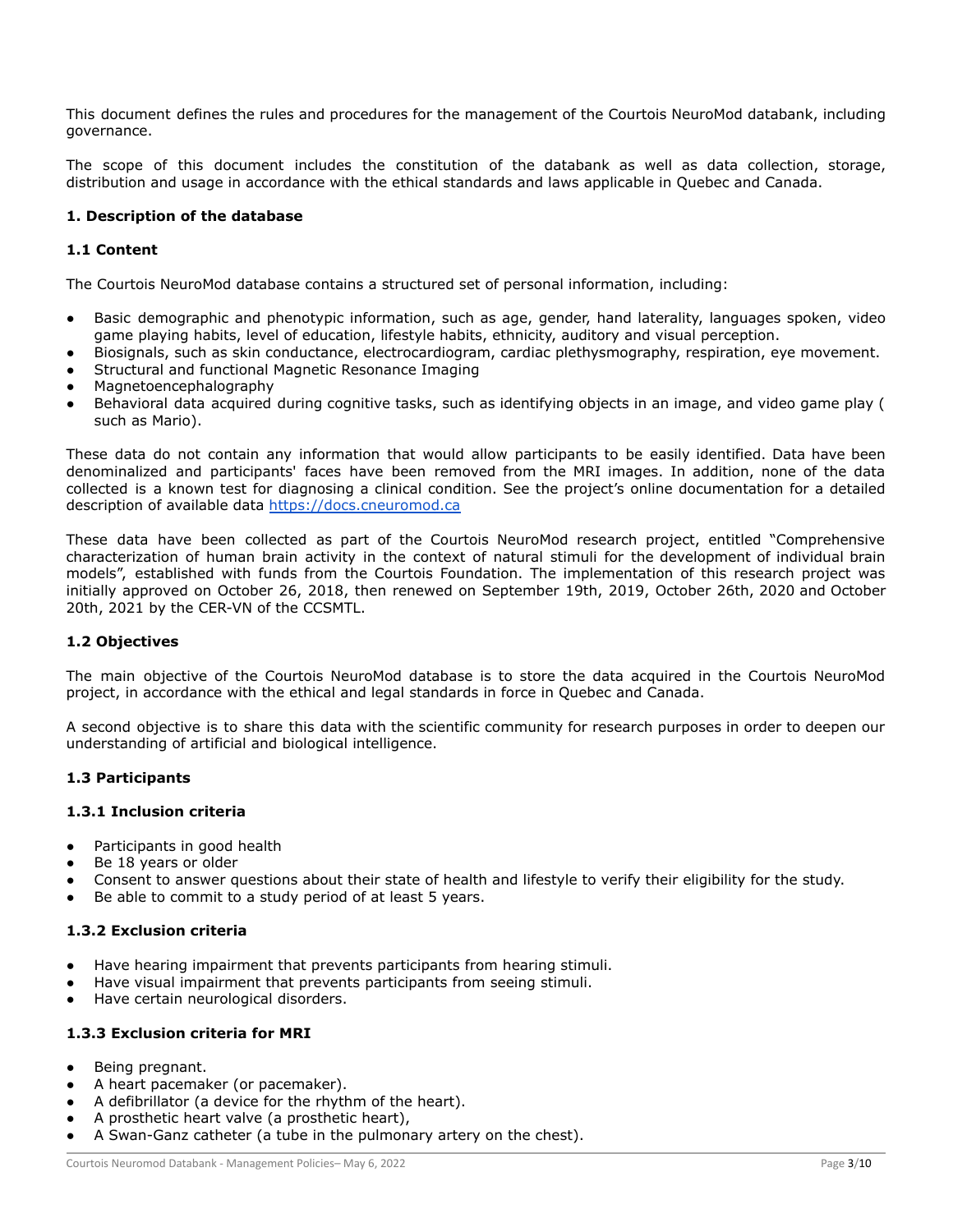- An insulin or metallic nutrient pump under the skin.
- A neurostimulator, a brain aneurysm clip (a clip in a blood vessel in the brain).
- A metal prosthesis or rods (following surgery).
- A cerclage (metal support on a bone).
- A cochlear or ocular implant (an implant in the ear or in the eye).
- A penile implant.
- An intraocular metallic fragment (a metallic debris in the eye).
- A patch on the skin for the administration of a drug.

### **Other situations that may cause the termination of the MRI exam:**

- The presence of piercings, tattoos, permanent makeup.
- Dental braces
- Acute clastrophobia (unpleasant feeling in enclosed spaces).

### <span id="page-4-0"></span>**1.3.4 Exclusion criteria for MEG**

- Electrostimulator implants (e.g. pacemaker, neurostimulator, cochlear prosthesis, insulin pump, heart valve prosthesis).
- Metallic foreign bodies (e.g. bullets, shell fragments, metallic splinters).
- Orthopedic prostheses (ex: nail, screw, plate).
- Tattoo or permanent makeup.
- Drilling.
- Magnetic or non-magnetic implant (ex: stent).
- Diaphragm, IUD.
- Dental prosthesis, orthodontic appliance (fasteners or discrete wires).
- Ocular implant or prosthesis.
- Transdermal system (e.g. metallic coated dermal patch, patch).
- Dental braces (in some cases only).

### <span id="page-4-1"></span>**2. Management and administration**

#### <span id="page-4-2"></span>**2.1 Databank ownership and administrator**

The designated Principal Investigator of the Courtois NeuroMod project, Professor Pierre Bellec, is the instigator of the Courtois NeuroMod database. He acts as an administrator of the database, see section 2.2..

Which means he is responsible for the conservation, storage and security of the data collected. He is also responsible for distributing data to users of the Courtois NeuroMod databank.

At all times, participants of the Courtois NeuroMod project own their data. Under no circumstances will the data stored in the databank be sold and it will only be used for scientific research purposes.

#### <span id="page-4-3"></span>**2.2 Fiduciary and administrator**

The Courtois NeuroMod databank is non-profit and is under the trust of the CCSMTL. The latter is imputable and responsible for the database.

The responsibilities of the administrator include the following:

- Establish the operating rules of the databank in accordance with applicable standards.
- Appoint the members of the management committee, who administer the data bank and ensure that the members of the management committee receive adequate training to manage the databank.
- Designate the members of the access committee, that are responsible for authorizing user access to the bank.
- Ensure that the rules and procedures set out in this document are respected by the management committee, the user access committee and the users of the bank.

### <span id="page-4-4"></span>**2.3 Management committee**

Management of the Courtois NeuroMod database is the responsibility of the administrator, who entrusts members of the management committee with the responsibilities listed below. The management committee acts as an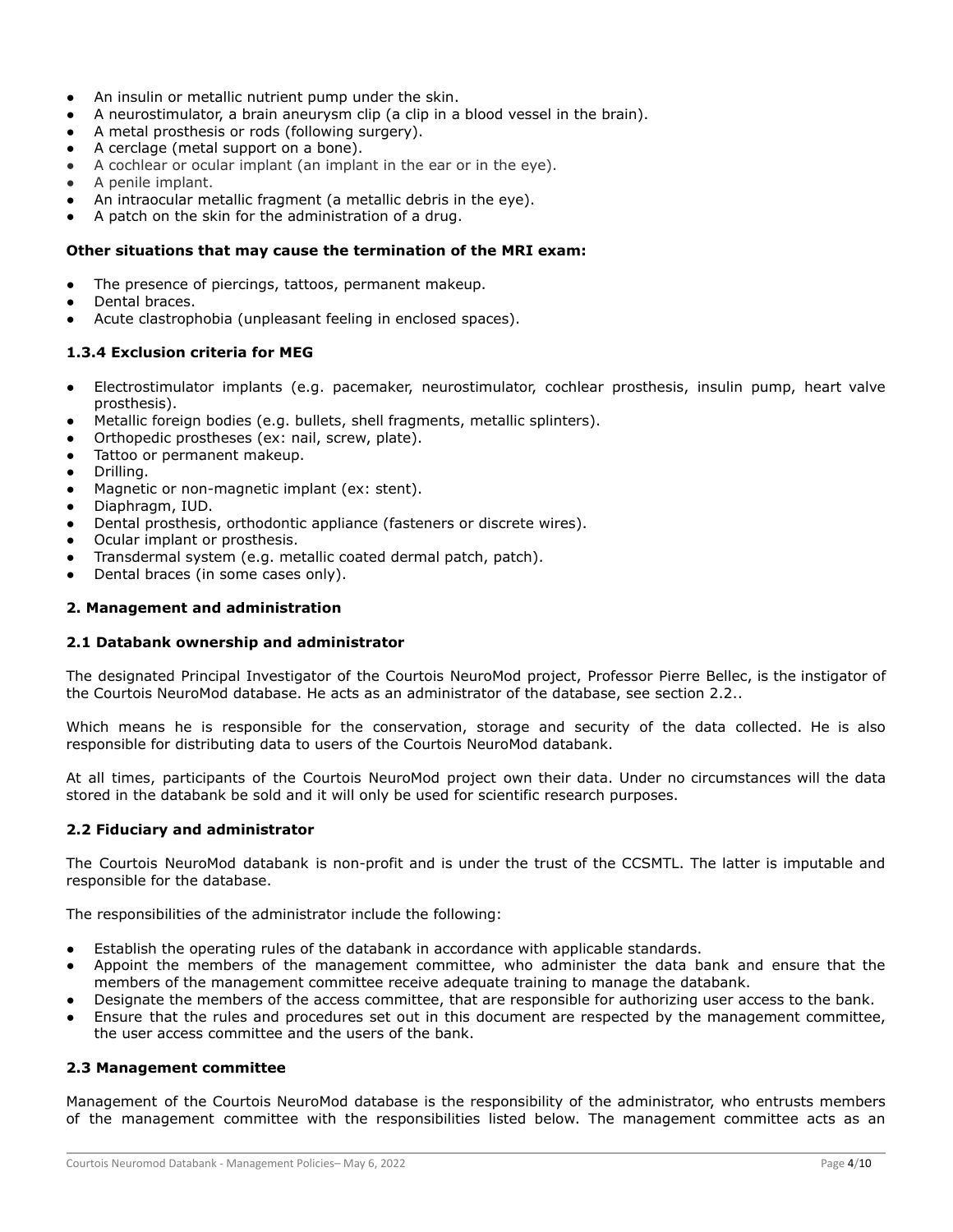interface between users and the data bank. The management committee is responsible for:

- Receive access requests.
- Ensure that access or renewal requests are assessed according to the management framework by the access committee (see Section 2.4).
- Inform users of decisions relating to their requests.
- Ensure the transfer of data if the project is approved.
- Guide users on access procedures.
- Ensure that the confidentiality of information concerning bank data is respected.
- Ensure compliance by the users of the bank with the rules set out in this document as well as the data transfer agreement, in particular that the use made of the data is in accordance with the project registered by users and that the users do not distribute the data outside of the bank.
- Monitor data usage.

### <span id="page-5-0"></span>**2.4 User access committee**

The access committee reports to the data bank administrator and the management committee and it is responsible for for the evaluation and renewal of access request to the data of the bank, in particular:

- Evaluates applications for access by potential users. See section 3.2 for a description of eligibility requirements and the evaluation procedures of access requests.
- Establishes whether there have been breaches of the bank's access rules.
- If necessary, revoke the access rights of a defaulting user without the possibility for the latter to contest this decision.

The user access committee is chaired by the administrator of the Courtois NeuroMod databank. Any decision of the access committee is taken by majority vote, with a quorum of 3 members. In the event of a tie, the final decision is given to the committee chair.

This committee is made up of members of the Courtois NeuroMod project research team, all affiliated with CRIUGM.

The members of the access committee continue to fulfill their role as long as they are available, willing and active in the project. The databank administrator invites new members to join the committee when a place becomes vacant.

Members of the committee with a conflict of interest (as defined by article 3 of regulation 10.23 of the Université de Montréal) will have to withdraw from the deliberation and voting process and new ad hoc members will be invited in the case where the quorum cannot be met.

The user access committee, with the support of the members of the bank's management committee, keeps and maintains a written record of the committee's decisions, and the list of principal researchers with access to the data bank.

# <span id="page-5-1"></span>**2.5 Financing**

The Courtois NeuroMod databank is not a commercial entity. In particular, the database does not require access fees. Research funds from the Courtois NeuroMod project have enabled the creation, development and operation of the Courtois NeuroMod database.

# <span id="page-5-2"></span>**2.6 Change of purpose, merger or transfer of the bank**

The data bank will be kept for as long as it can be useful for the advancement of scientific knowledge.

Any procedure aimed at changing the purpose of the Courtois NeuroMod database and any procedure related to the merger or its transfer must be the subject of consultation and agreement with the administrator of the data bank and the CCSMTL, as well as an evaluation by the CER VN. In addition, the procedures for making this change should comply with the requirements established by the CCSMTL.

In the event that the administrator is unable to participate in this consultation, for example for medical reasons, the scientific director of the CRIUGM will be responsible for this process.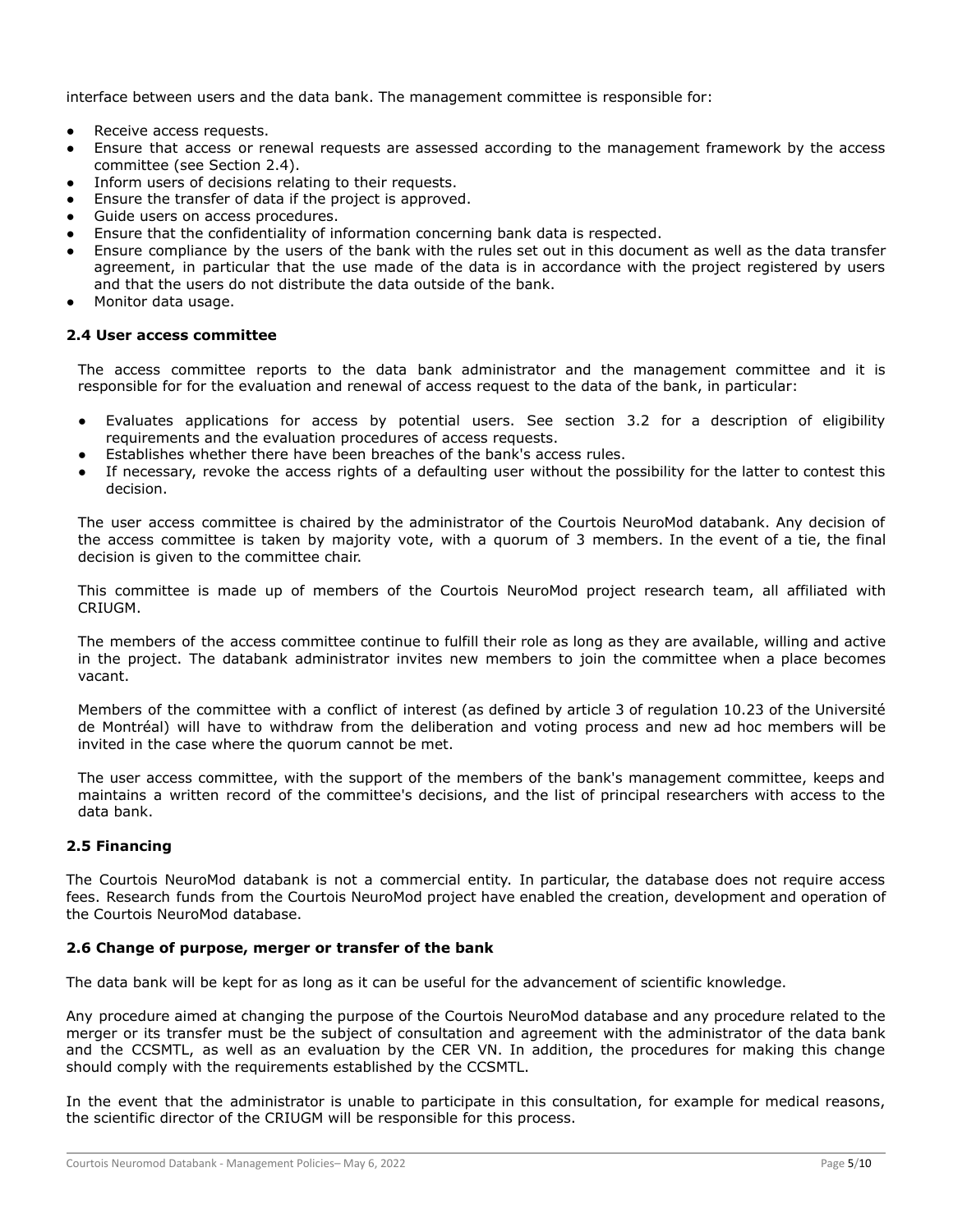A written notice or an e-mail, concerning the said change of purpose, the merger or the transfer of the bank must be communicated to the participants whose data are kept in the bank as well as in order to inform them of the changes regarding whom to contact (i.e resource persons, managers, etc.).

A notice in writing or by e-mail must also be sent to all users of the bank to inform them of the changes relating to their access, and the future operations of the databank.

# <span id="page-6-0"></span>**3. Data collection**

### <span id="page-6-1"></span>**3.1 Provenance of the data and recruitment strategy**

When an individual consents to participate in the Courtois NeuroMod project, this individual consent that all personal data collected during their participation in the project, as well as all responses to surveys, tests and examinations will be included in the databank, and made accessible to all users of the Courtois NeuroMod databank.

In addition, if an individual agrees to be re-contacted by the principal investigator of the Courtois NeuroMod project or a member of his team, this individual agrees to share their coordinates with the rest of the research team, in a way that respects data privacy.

### <span id="page-6-2"></span>**3.2 Data access**

### <span id="page-6-3"></span>**3.2.1 Eligibility**

The Courtois NeuroMod data can only be used for scientific research purposes. The research team may include commercial partners, but the principal investigator of the research team must have a position in an established research institution. This person as well as a representative of the institution both sign the data transfer agreement. The access is authorized for the principal investigator of the team, who is responsible for appropriate usage, security and sharing of data with the rest of the research team.

### <span id="page-6-4"></span>**3.2.2 Procedure to request access**

Researchers wishing to access data from the Courtois NeuroMod database must submit a request on the [cneuromod.ca](https://cneuromod.ca/) website by following the following steps:

- 1. First read please read both the "Courtois NeuroMod Databank Management Policies" as well as the "Courtois NeuroMod data sharing agreement" documents.
- 2. Complete the form "Access request for the Courtois NeuroMod database". This form must include a short description and summary of the scientific research project and a description of the research team. The research team will also have to file scientific approval and ethical approval with their home institution.
- 3. Once the access request form has been completed, the user access committee evaluates the access request and approves, if appropriate, the use of the database.
- 4. One the project is approved by the user access committee, the researcher must sign the "Courtois NeuroMod Data Sharing Agreement" document. This agreement must be signed by the principal researcher of the study as well as by a person representing their institution. If non-university institutions, in particular private companies, are partners in the project, a separate agreement will be established with the partner institutions.
- 5. Upon receipt of the documents, an email will be sent to the user's institutional email, which they used to apply for access, that will provide them with a unique username and password. The username and password allow the research team to access and download data from the Courtois NeuroMod databank.
- 6. The access login information expires every year, and must be renewed using the " Renewal of access to the Courtois Neuromod bank" form. If the research team wishes to carry out a new project whose objectives deviate from its initial request, a new access request must be submitted.

#### <span id="page-6-5"></span>**3.2.3 Project evaluation**

The members of the user access committee assess whether the proposed research project is consistent with the general objectives of the initial Courtois NeuroMod project ethics application.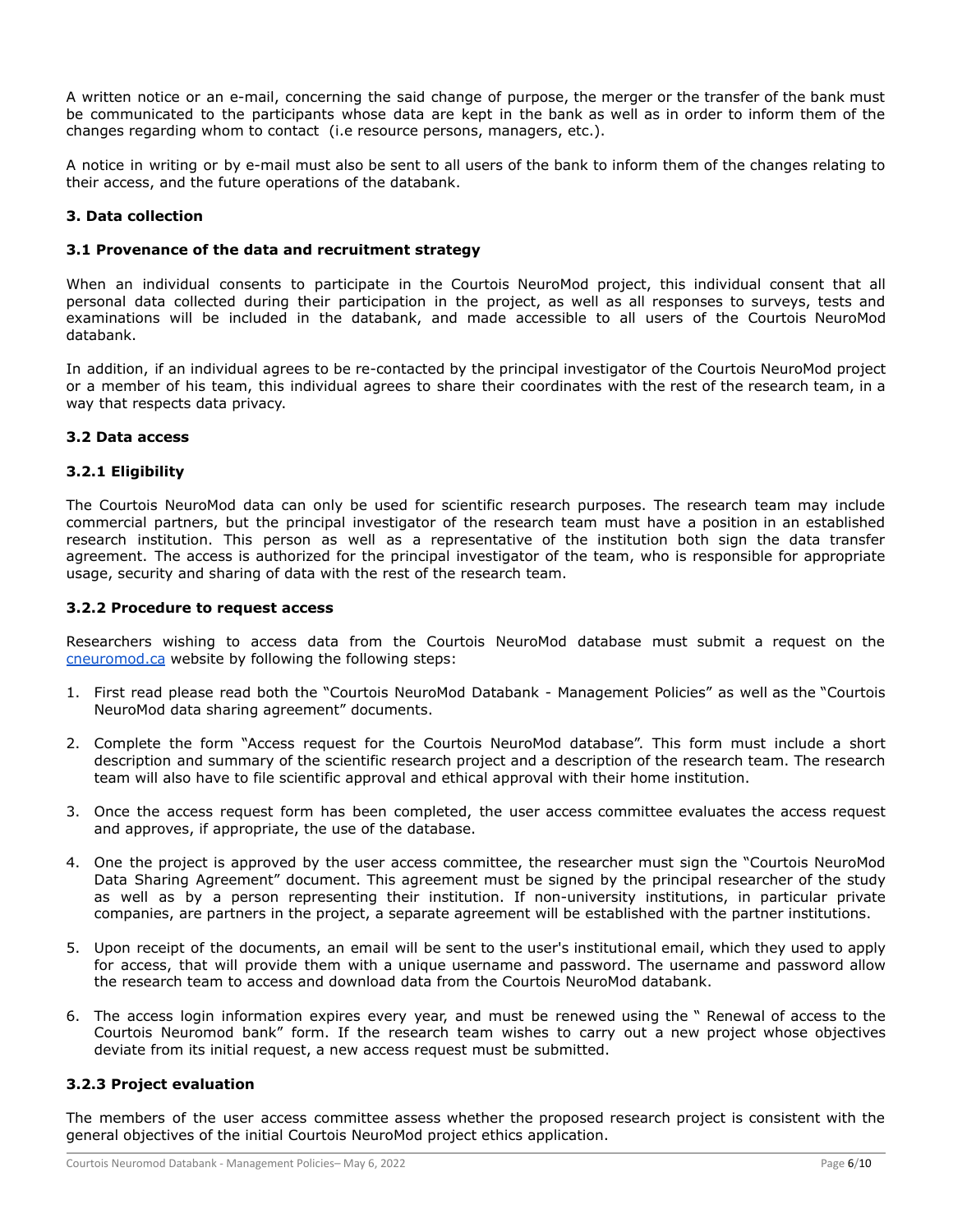The access committee will not carry out a scientific evaluation of the proposed project, or assess the capacity of the research team to implement this project. The description of the research project does not need to list the details of the methods used, but must make it possible to judge the adequacy between the objectives of the proposed project and the objectives of the Courtois NeuroMod project, for which the research participants have consented to.

In the event that the proposed project seems to deviate from the original scientific objectives of the Courtois NeuroMod project, the user access committee may either firmly reject the access request, or request that the team provide more detailed information.

# <span id="page-7-0"></span>**3.3 Open data sharing platforms**

# <span id="page-7-1"></span>**3.3.1 Github**

The different versions of Courtois NeuroMod data are controlled by a technological solution called Datalad. This technology only makes the metadata public, meaning a description of the type of data present in the bank. Metadata does not contain any personal information that identifies participants, such as neuroimaging data. The only personal data that is public is the age and sex of the participants. These metadata are publicly accessible on the Github platform (github.com/courtois-NeuroMod/). If a researcher is interested in having access to individual datasets in the Courtois NeuroMod database, such as neuroimaging data, they will need to proceed with the steps described above in section 3.2.

# <span id="page-7-2"></span>**3.3.2 Canadian Open Neuroscience Platform (CONP)**

CONP has set up a directory of databanks that allows researchers in Canada and around the world to discover the datasets indexed by CONP, such as the Courtois NeuroMod databank, and to understand precisely what types of files and metadata a databank contains. However, CONP does not allow individuals to access the data as such. If a researcher wishes access to the data in the Courtois NeuroMod database, they must proceed with the steps described in section 3.2.

# <span id="page-7-3"></span>**3.4 Derived, enriched and redistributed data**

# <span id="page-7-4"></span>**3.4.1. Publication of research results**

The production of figures and data associated with figures for inclusion in scientific publications does not require specific authorization. This includes in particular:

- Individual parametric brain maps (e.g. connectivity or activation map).
- Individual connectomes
- Individual statistical parameters (reaction time, task performance).

# <span id="page-7-5"></span>**3.4.2. Redistribution of derivatives data**

If the research team wishes to redistribute derivatives data outside the Courtois NeuroMod bank, the team will have to make a new access request specifying what data will be shared, in what forms and under what conditions. The user access committee will decide on the sharing of data in the context of this specific request and may require approval from research participants. Derivatives data include, but is not limited to:

- Individual, structural or functional brain atlases.
- Data preprocessed with a different approach from that distributed by the Courtois NeuroMod team.
- Model of artificial neural networks trained using Courtois NeuroMod data.
- Annotation of videos used as stimuli.
- Annotation of physiological signals.

In case of doubt about the need to obtain authorization from the user access committee, we recommend users contact the committee ([courtois.NeuroMod@gmail.com](mailto:courtois.neuromod@gmail.com)).

# <span id="page-7-6"></span>**3.4.3. Sharing of enriched data from the Courtois NeuroMod database**

Given that the Courtois NeuroMod bank aims to be a dynamic platform designed to be shared with the scientific community with the goal of accelerating research on the human brain and artificial intelligence, the user access committee could, if necessary, require that the research team grants an free license to the Courtois NeuroMod bank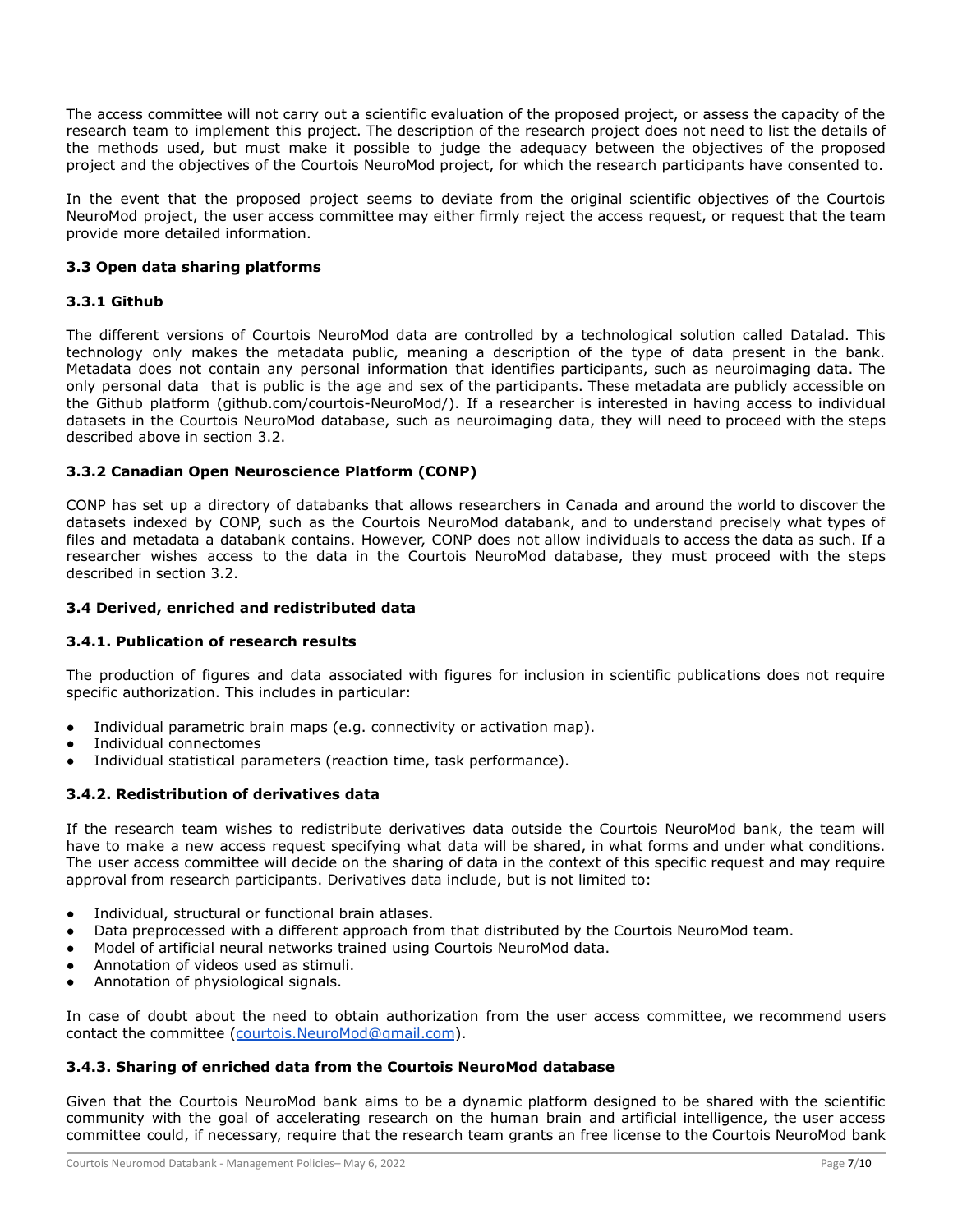so they can share and redistribute, via the bank, derived data generated by a project. Users of the Courtois NeuroMod bank will then have access to enriched data, combining de-identified data from the Courtois NeuroMod bank and data derived from users of the bank.

# <span id="page-8-0"></span>**4. Protection of privacy of personal information and confidentiality**

### <span id="page-8-1"></span>**4.1 Policies and laws**

The fiduciary, the administrator, the management committee of the Courtois NeuroMod bank, the user access committee and all users are required to comply with all applicable Quebec and Canadian laws, particularly with regard to the rules of protection of privacy of personal information and confidentiality of information.

### <span id="page-8-2"></span>**4.2 Data coding**

The data collected is modified in order to limit the possibility of identifying the participants, in particular by the use of authentication codes, by the deletion of the face in the anatomical MRIs and of any other personal information. In the data bank, participants are identified by an incremental identifier (sub-01 to sub-06) allowing the link to be made between the data contained on the server and the personal information.

### <span id="page-8-3"></span>**4.3 Data security**

### <span id="page-8-4"></span>**4.3.1 Storage of data at CRIUGM**

Paper documents containing personal information, results from data collection or evaluations are kept in filing cabinets and locked rooms and only members of the Courtois NeuroMod database management committee have access to these filing cabinets.

Personal information, including the name, gender, date of birth, telephone number and email address of the participant and the key to link the participants' code (sub-01 to sub-06) to their personal information is kept by the bank administrator on a computer hosted and secure at CRIUGM protected by a password. Authentication codes and passwords (different for computer files and the computer) are known only to the administrator and members of the bank's management committee. Daily access to the computer file is done on a single computer in a secure location at CRIUGM. Only the administrator and the members of the management committee of the bank have the key to this room. Restricted access to the persons named above as well as the protection of computer files and the computer makes it possible to maximize the security of access to information.

#### <span id="page-8-5"></span>**4.3.2 Data server**

Data using authentication codes are hosted on a secure server at the CRIUGM. Access to the data server is controlled: bank users can obtain read-only access to a subset of the data, which needs to be renewed each year. Users login using unique IDs and complex keys. Authentication and data transit via the https protocol according to the most recent cryptography standards, including the periodic renewal of certificates.

#### <span id="page-8-6"></span>**4.3.3. Access for members of the management committee and the bank administrator**

Only members of the management committee and the bank administrator can add, correct or remove content from the databank.

### <span id="page-8-7"></span>**4.3.4. Users with access to data**

Only users who have complied with all requirements (see section 3.2 for eligibility conditions) will have access to data from the Courtois NeuroMod databank for the duration determined in their authorization.

### <span id="page-8-8"></span>**4.3.4. Duration of data storage**

Research data will be stored for as long as they can be useful for the advancement of scientific knowledge. When no longer needed, the research data will be destroyed.

Note that the participant may at any time request the non-use of their research data by contacting the researcher responsible for this research project. In such an event, the information already obtained within the framework of this project will be kept as long as necessary to comply with regulatory requirements, but no new project will be carried out with the research data of the participant.